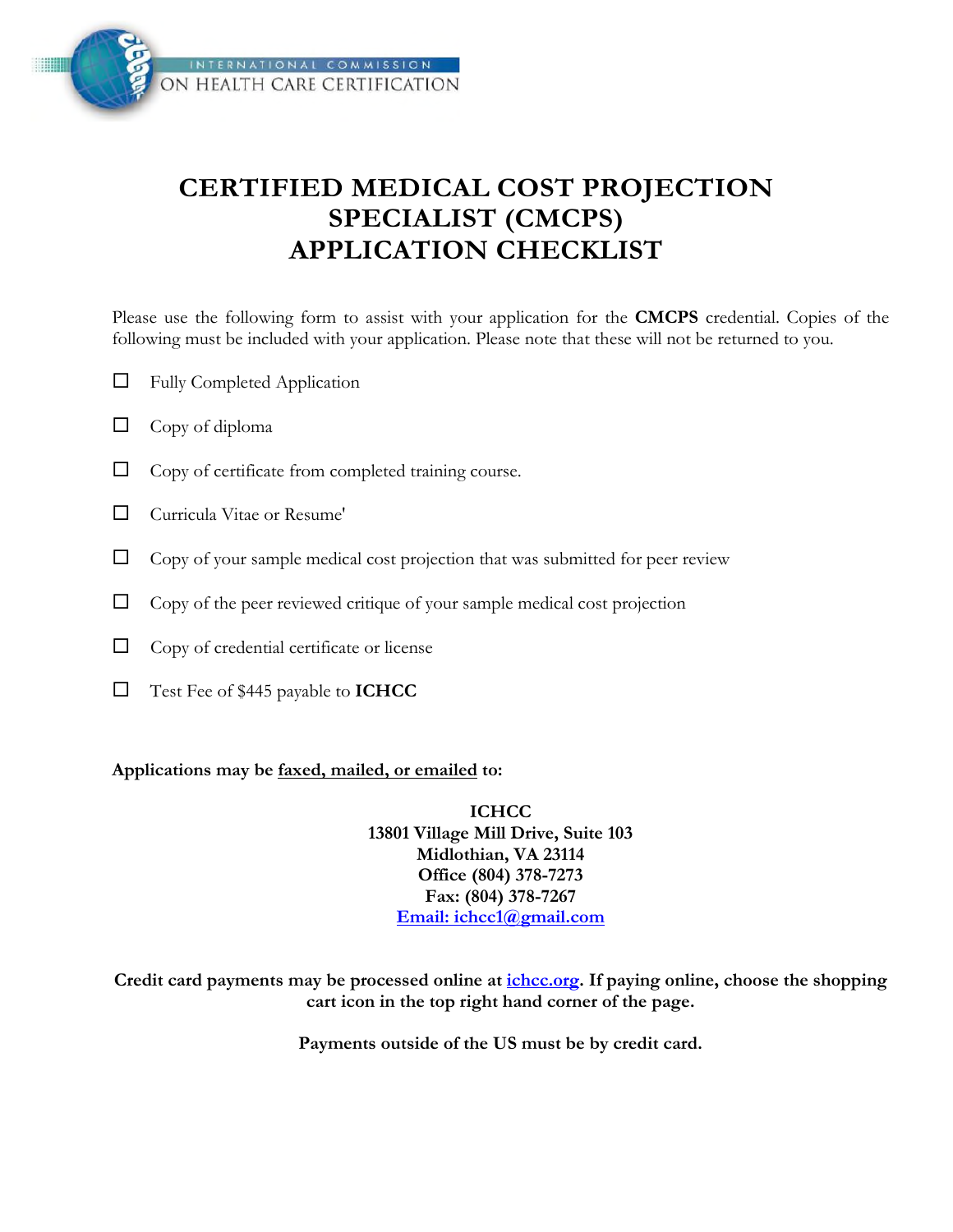

## **APPLICATION FOR CERTIFICATION Certified Medical Cost Projection Specialist (CMCPS)**

#### **INSTRUCTIONS** Date:

Print and complete all items that apply to you. Make sure all documents are submitted with your application. Please note that these items will not be returned to you.

#### **Please write clearly and legibly**

#### **APPLICANT INFORMATION**

|                                            | Phone Email Email |                          |  |
|--------------------------------------------|-------------------|--------------------------|--|
| Mailing Address (if different from above): |                   |                          |  |
|                                            |                   |                          |  |
|                                            |                   | $State$ $\overline{Zip}$ |  |
|                                            |                   |                          |  |

#### **EDUCATION INFORMATION**

Please attach a copy of your educational degree(s) and any other certification or credential you wish to have recognized by the Commission.

|                   | College/University                                                                                                   |               | Degree Awarded |  |  |  |
|-------------------|----------------------------------------------------------------------------------------------------------------------|---------------|----------------|--|--|--|
| Bachelor's        | <u> Andreas Andreas Andreas Andreas Andreas Andreas Andreas Andreas Andreas Andreas Andreas Andreas Andreas Andr</u> |               |                |  |  |  |
|                   |                                                                                                                      |               |                |  |  |  |
|                   |                                                                                                                      |               |                |  |  |  |
|                   |                                                                                                                      |               |                |  |  |  |
| $\_\_$ Diploma-RN | Associates-RN                                                                                                        | <b>BSN-RN</b> | MSN-RN         |  |  |  |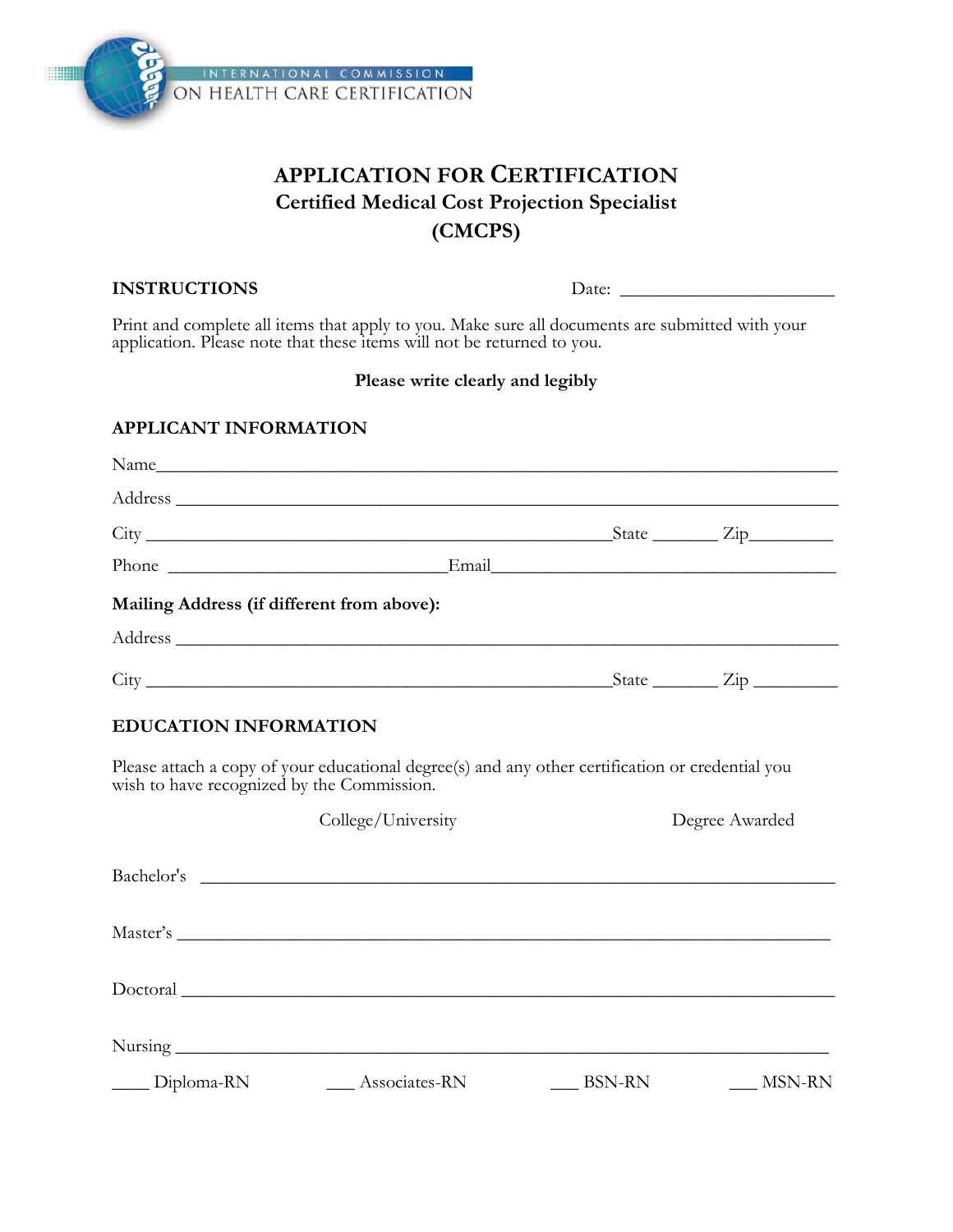

#### **ADDITIONAL CERTIFICATIONS**

Please use the following space below for additional certifications or credentials awarded. A copy of the credential must be attached.

| Designation | Acronym | <b>Expiration Date</b> |
|-------------|---------|------------------------|
|             |         |                        |
|             |         |                        |
|             |         |                        |
|             |         |                        |
|             |         |                        |
|             |         |                        |
|             |         |                        |
|             |         |                        |
|             |         |                        |
|             |         |                        |
|             |         |                        |
|             |         |                        |

#### **EMPLOYMENT HISTORY**

Please list by most recent. Include only the past five years of employment. Attach additional information if necessary.

| Professional Title |  |
|--------------------|--|
|                    |  |
|                    |  |
|                    |  |
|                    |  |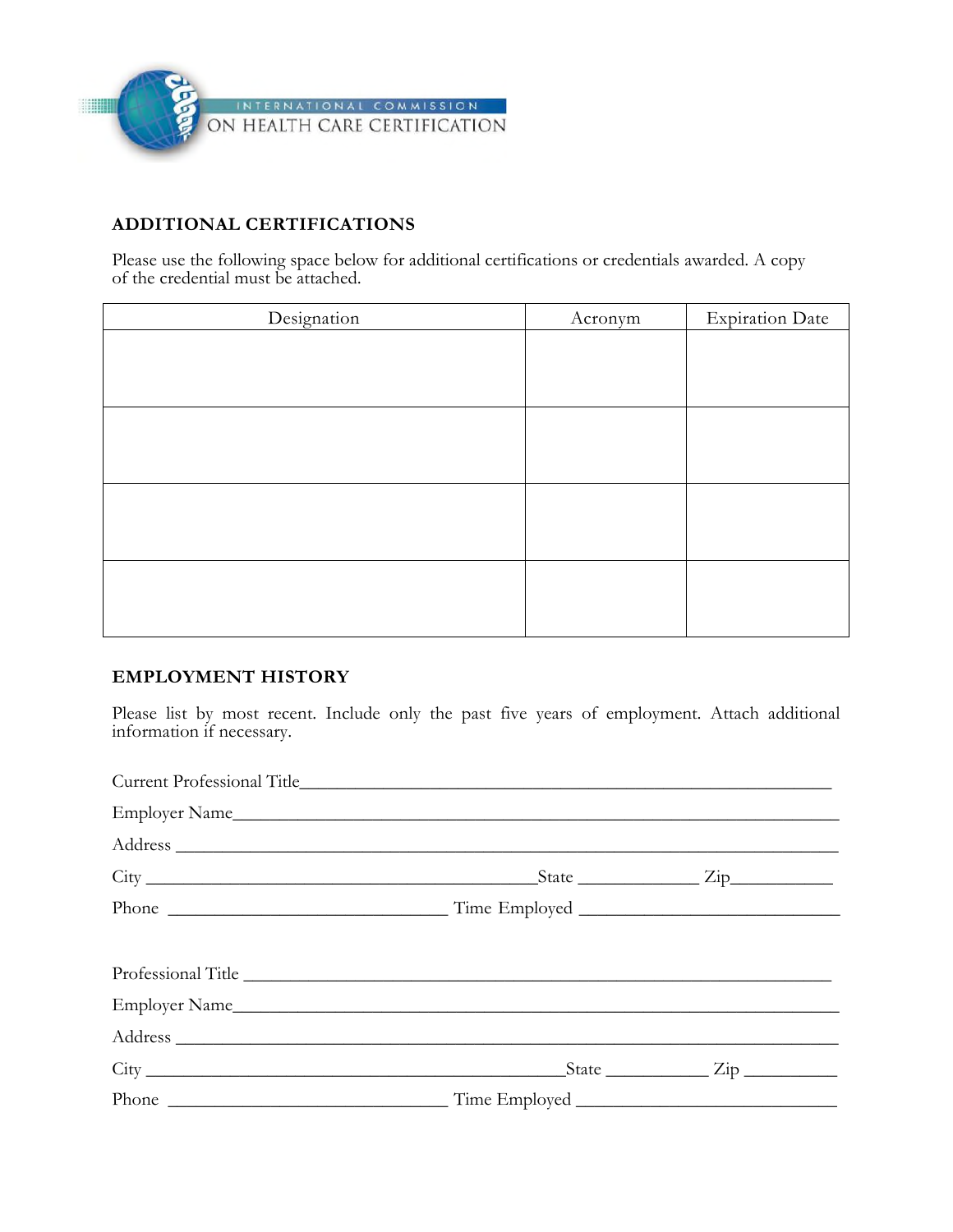

### **ICHCC Approved CMCPS Training Program Attended:**

The Certificate of Completion from your **ICHCC** approved **CMCPS** training program must be attached. **CLCP**s and **CCLCP**s must only attach the Certificate of Completion for Module 7 and the peer review of their medical cost projection.

**ICHCC** approved **CMCPS** Training Program Attended:

**TESTING INFORMATION:** Please allow a minimum of 5 business days to process your application.

# $P_{\text{row}}$

Our online administration of the examination is proctored by  $\text{Pro}\checkmark$  Exams. Once your application is approved, the **ICHCC** will email you your Candidate ID Number, an Exam Voucher containing exam instructions as well as contact information for  $Pro\checkmark$  Exams. The Exam Voucher will be sent from the email address, "no reply at Prov Exams." as well as a copy will be emailed to you from the **ICHCC.** 

After you receive your Candidate ID Number and Exam Voucher, you will then contact  $\text{ProV}$  Exams directly to choose the date and time for your **CMCPS** examination. The exam can be scheduled Monday through Sunday at most any time of the day or evening. Pro $\checkmark$  will also assign you a proctor. The examination is taken on your home or office computer and you will know almost immediately if you have passed the examination.

#### **EXAM FEES**

- **Certified Medical Cost Projection Specialist Examination Fee**: \$445
- **Prov Exams will charge a fee for proctoring your examination. You will pay them directly.**

**Payments by check or money orde[r should b](http://ichcc.org/)e made payable to ICHCC. Credit card payments may be processed online at ichcc.org and by choosing the shopping cart icon in the top right hand corner of the page and then choosing CMCPS products.** 

**Payments outside of the US must be by credit card.**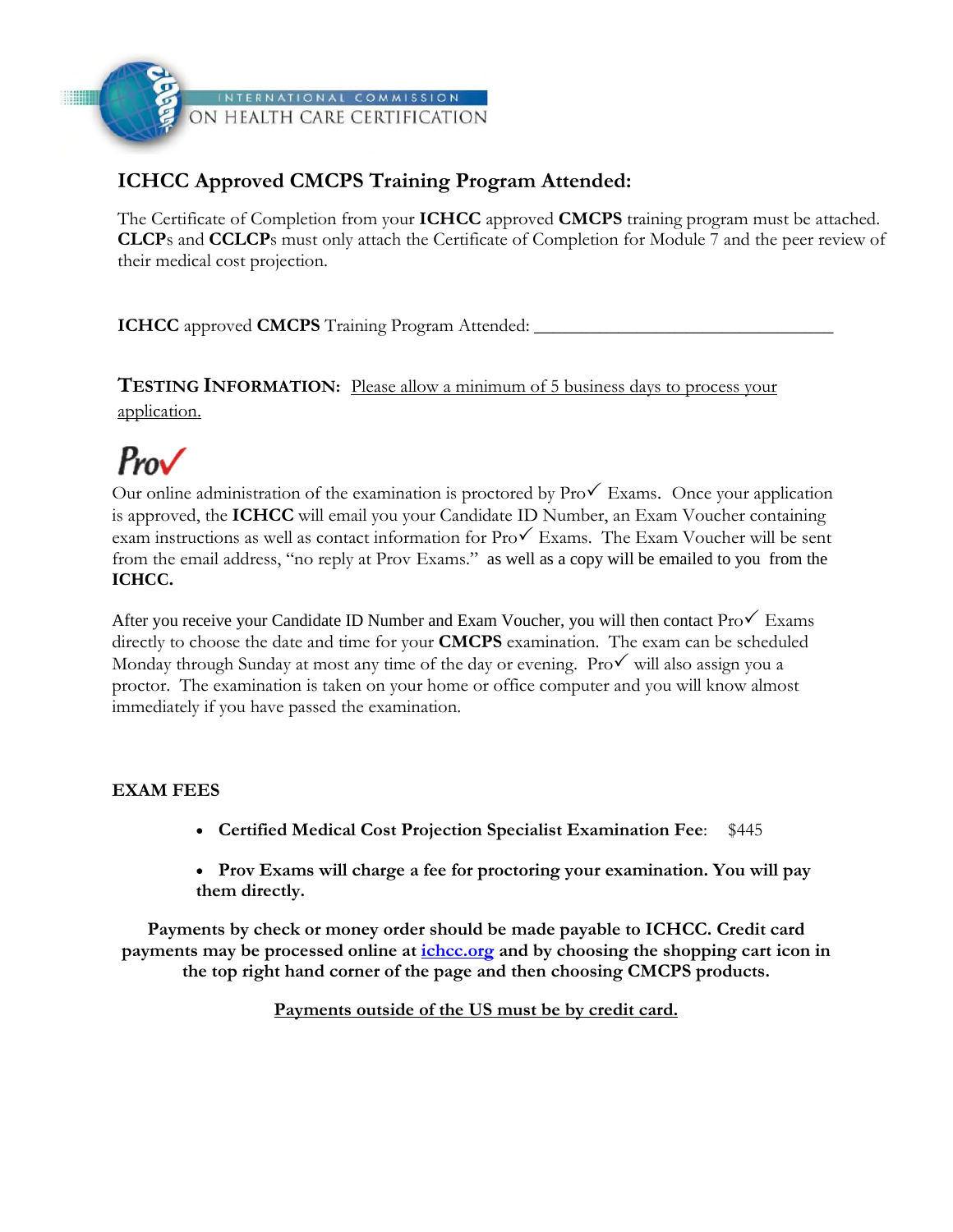

\_\_\_\_\_\_\_\_\_\_\_\_\_\_\_\_\_\_\_\_\_\_\_\_\_\_\_\_\_\_\_\_\_\_\_\_\_\_\_

#### **DISCLAIMER AND SIGNATURE**

I HEREBY CERTIFY that the facts set forth in this application for the **Certified Medical Cost Projection Specialist** credential are true and complete to the best of my knowledge. I understand that if I am certified, false statements on this application shall be considered sufficient cause for dismissal and revocation of my credential. I authorize the **International Commission on Health Care Certification** to provide validation to any organization on my certification status upon request.

The **ICHCC™** Administration may, upon review of supporting documentation, approve professional experience and education not specifically identified under qualifications. Final acceptance and approval of all certification applications will be the decision of the **ICHCC™** Administration and will not be eligible for appeal.

I have read and fully understand the contents of this handbook and will abide by the standards and guidelines set forth by the Commission.

 $\overline{\phantom{a}}$  , and the contract of the contract of the contract of the contract of the contract of the contract of the contract of the contract of the contract of the contract of the contract of the contract of the contrac

Signature Date

Printed

## **Below, please print your name and credentials exactly as you want them to appear on your CMCPS certificate:**

\_\_\_\_\_\_\_\_\_\_\_\_\_\_\_\_\_\_\_\_\_\_\_\_\_\_\_\_\_\_\_\_\_\_\_\_\_\_\_\_\_\_\_\_\_\_\_\_\_\_\_\_\_\_\_\_\_\_\_\_\_\_\_\_\_\_\_\_\_\_\_\_\_\_\_\_\_\_ **Certificant's Name and/or Certificant's Name and Credentials**